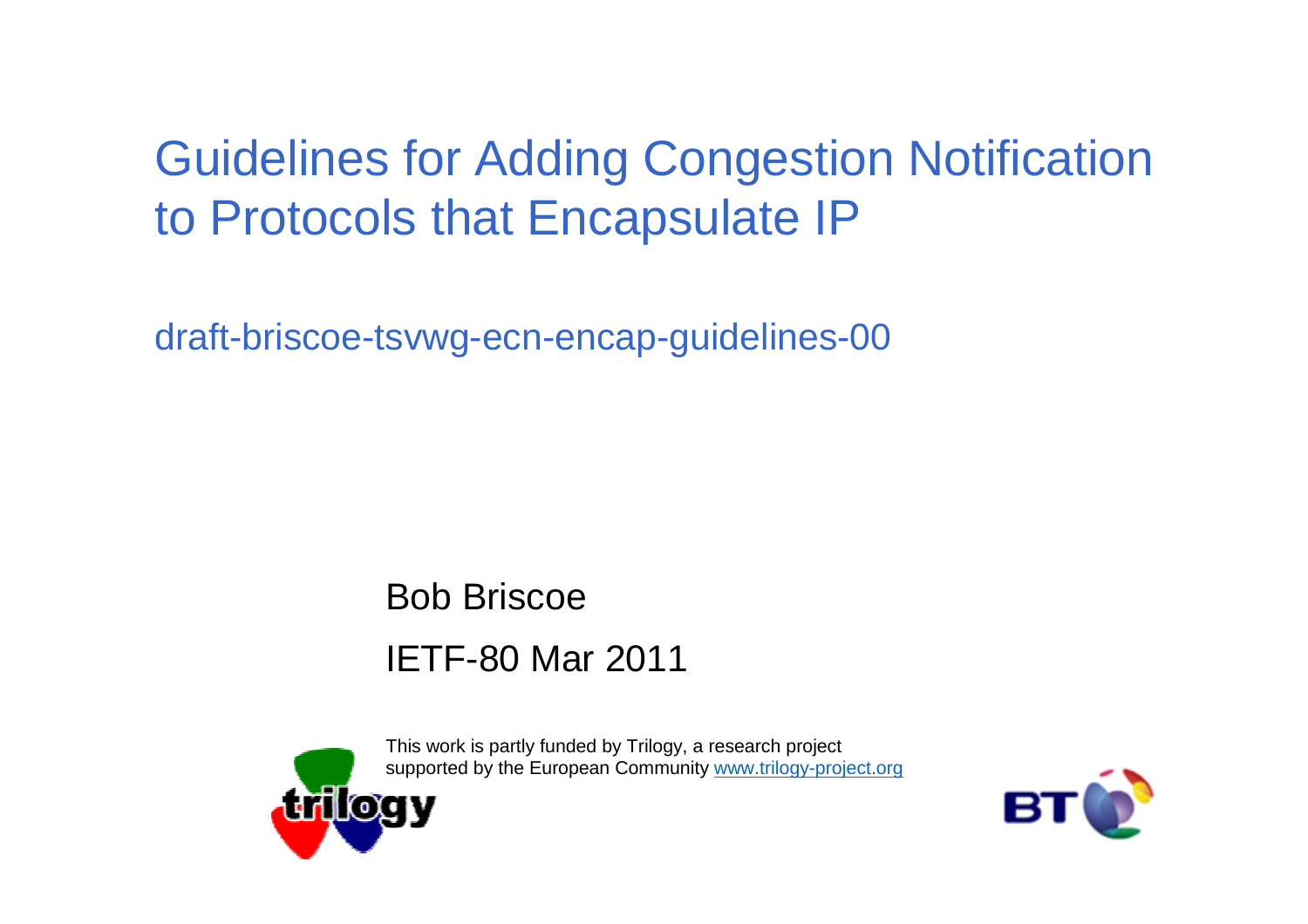### explicit congestion indications from lower layersproblem: standardise interface with IP

- switches can 'mark' Ethernet header
	- $\bullet$   $\,$  using AQM1 developed for IP or MPLS  $\,$
- $\bullet \,\,$  'mark' may change CoS $^2$  or a spare bit
	- but no Ethernet standard for this
- L2 congestion notification stds exist
	- typically limited to subnet
- pressure to link these subnets
	- using IP as portability layer
- • lower layers need guidelines
	- $\bullet$  to interface to ECN<sup>3</sup> in IP [RFC3168]
	- AQM = active queue management (e.g. RED)
	- RED = random early detection
	- CoS = class of service in IEEE 802.1p
	- 2ECN = explicit congestion notification

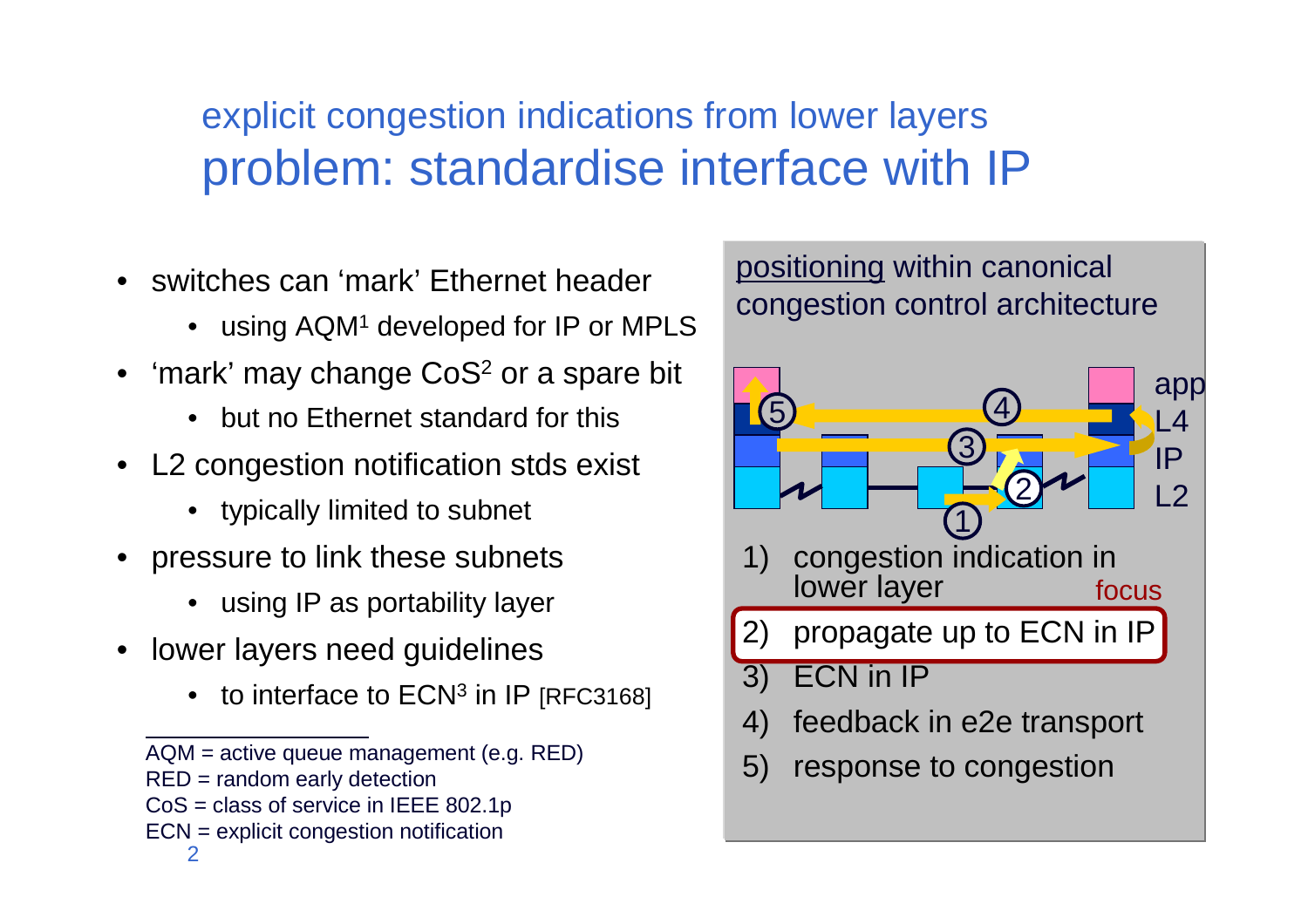## involves messing with variety of possible arrangements the neck of the hourglass



- avoid precluding L2 innovation
- must not be over-prescriptive
- wide review necessary

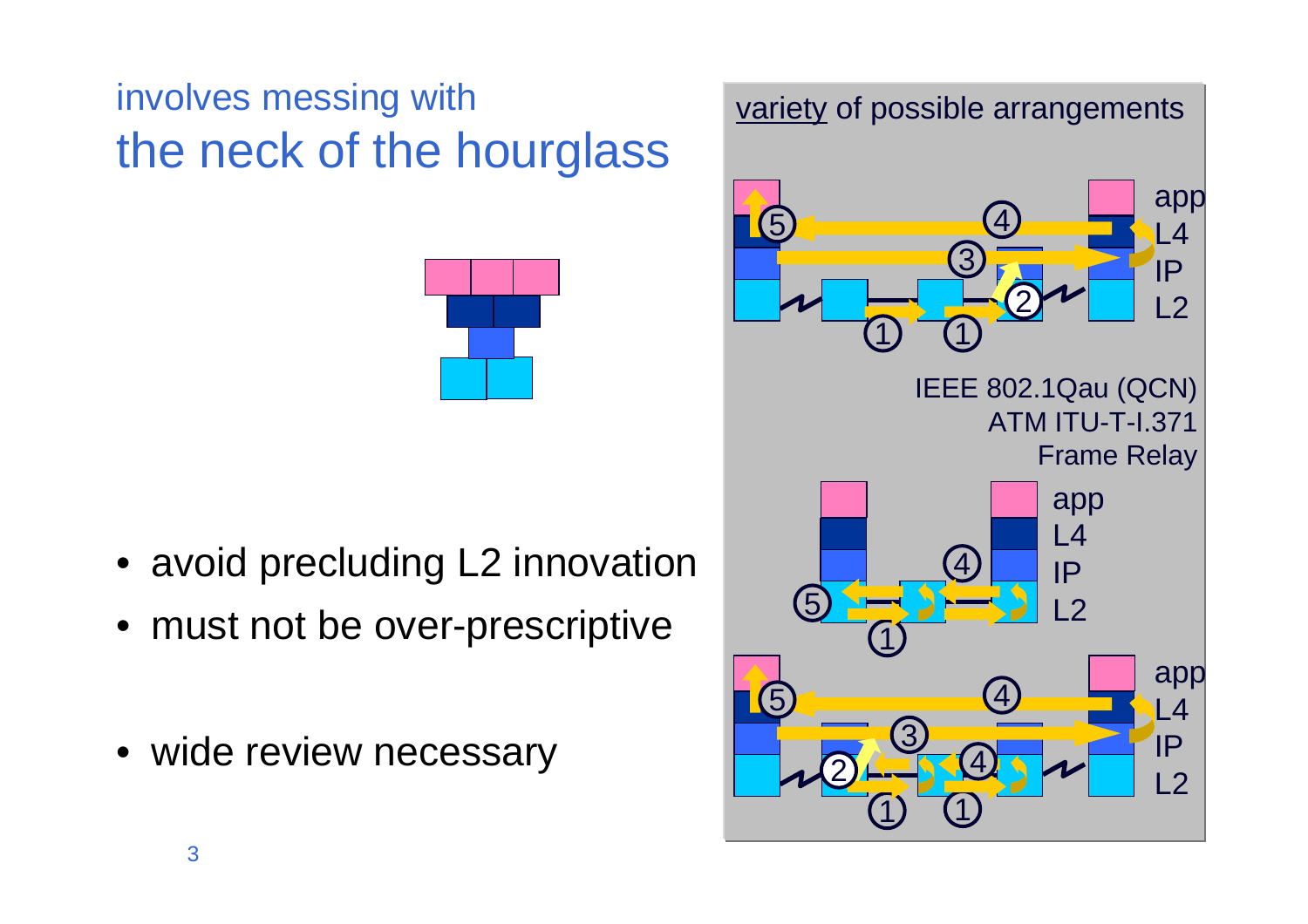status of congestion notificationin protocols that encapsulate IP

• IETF

**done:** MPLS-in-MPLS, IP-in-MPLS [RFC5129], IP-in-IP [RFC6040]

**to do:** trill-rbridge-options (in progress),

- & pass ECN thru tunnel protocols, eg. L2TP, GRE
- Other standards bodies:

**done:** QCN [802.1Qau], Frame Relay, ATM [I.371] (all subnet-local)

**todo:** IEEE 802.1, (802.3, 802.11), …?& pass ECN thru tunnel protocols, eg. 3GPP GTP

L2TP = layer 2 tunnelling protocol [RFC2661]

GRE = generic routing encapsulation [RFC1701, RFC2784]

QCN = quantised congestion notification

GTP = GPRS tunnelling protocol [3GPP TS 29.060]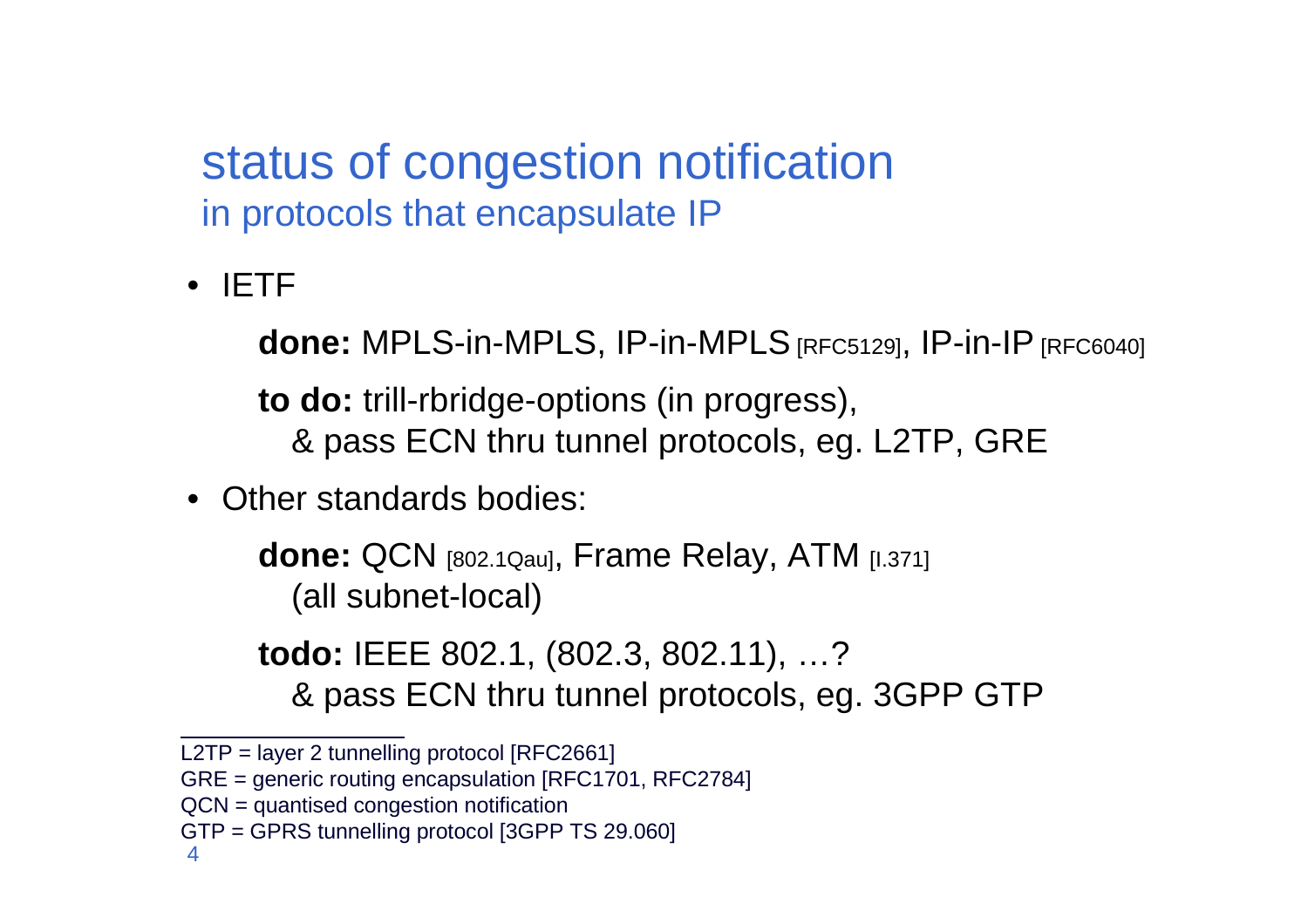#### the main problem: incremental deployment

• IP-ECN designed for incremental deployment

|                                     |         | congested queue<br>supports ECN? |      |
|-------------------------------------|---------|----------------------------------|------|
| transport supports ECN?   IP header |         |                                  |      |
|                                     | Not-ECT | drop                             | drop |
|                                     | ECT     | drop                             | CE.  |

- if transport only understands drop
	- lower layer must not send it congestion indications
- need not mimic IP mechanism (grey)
	- but needs to achieve same outcome (white)

ECT = ECN-capable transport

CE = Congestion Experienced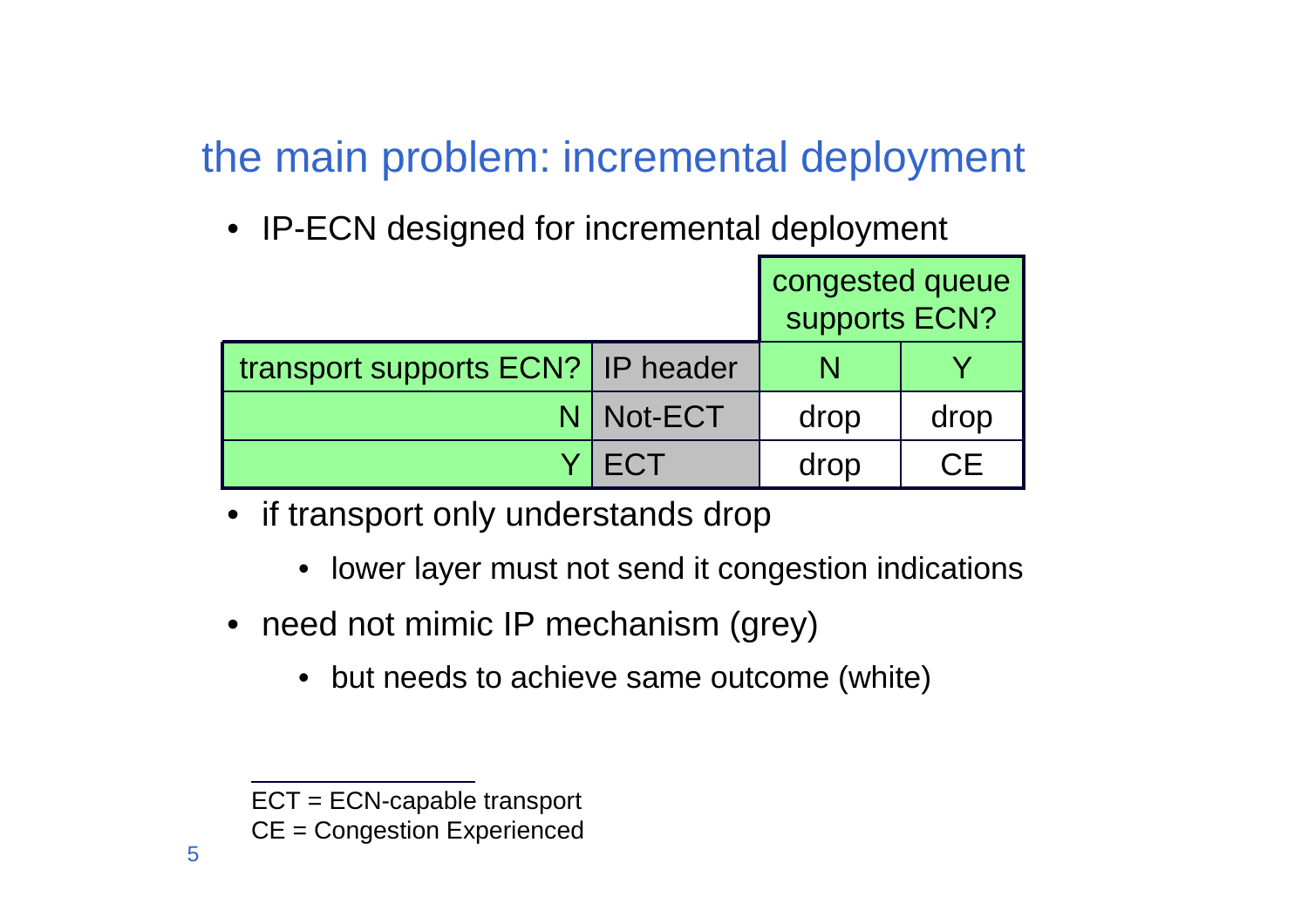## guidelines

- identifying whether transport will understand ECN
- propagating ECN on encapsulation
- propagating ECN on decapsulation
- reframing issues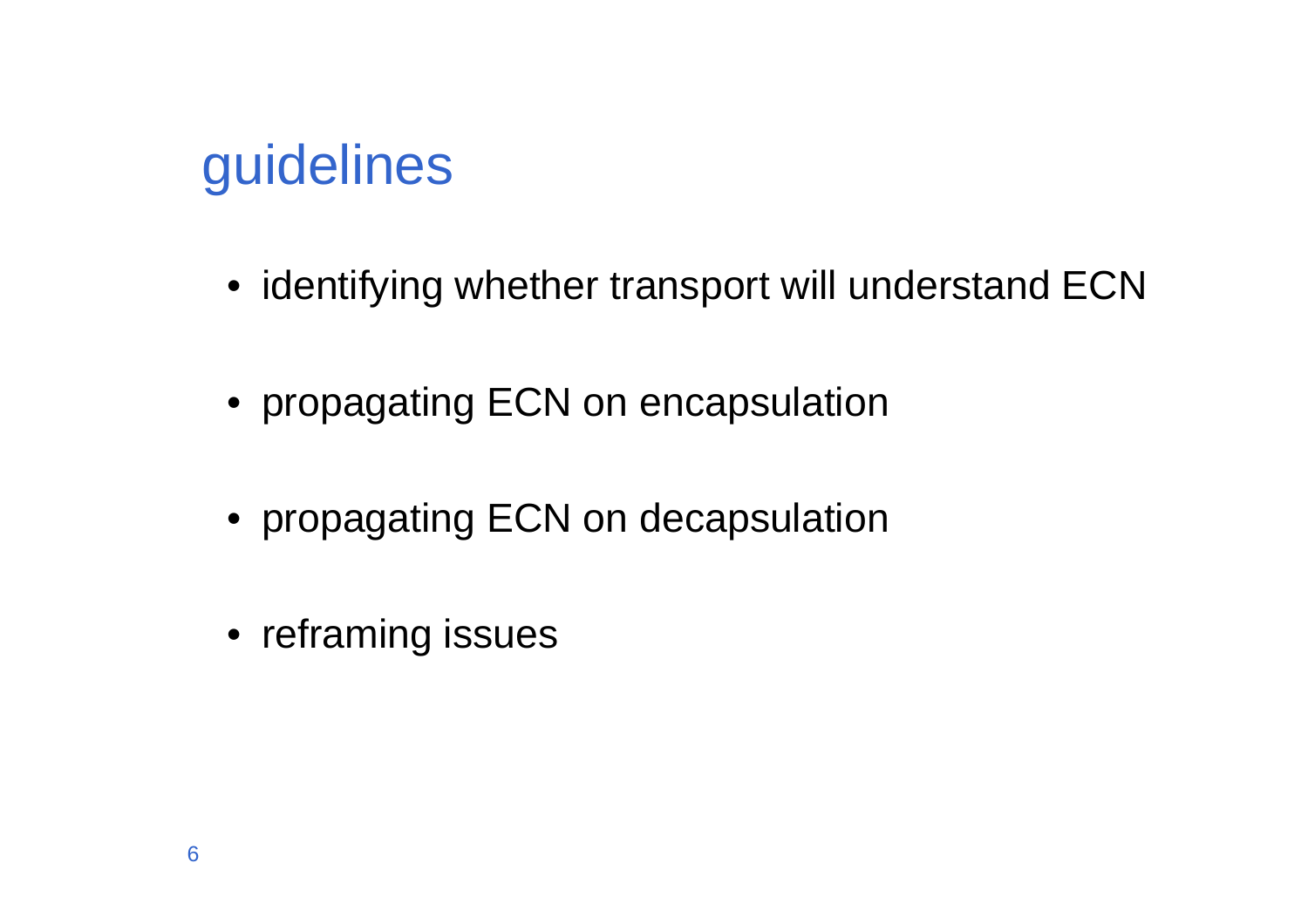# guidelines

- identifying whether transport will understand ECN
	- new problem: will decapsulator understand ECN?
- propagating ECN on encapsulation
	- copying ECN down for monitoring purposes
- propagating ECN on decapsulation
	- combining inner & outer
- reframing issues
	- marked bytes in  $\approx$  marked bytes out
	- timeliness don't hold back any remainder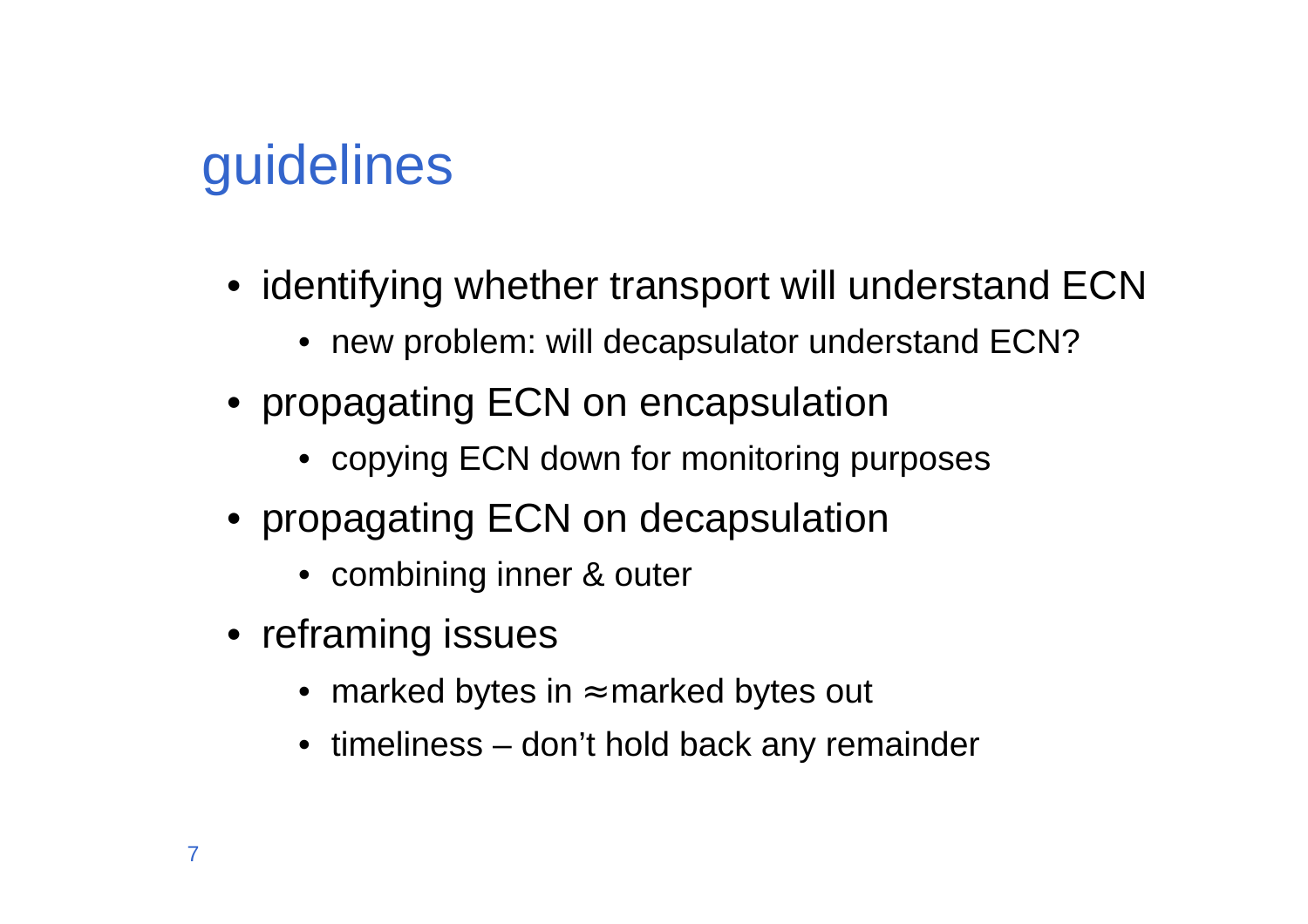## next steps

- process
	- adopt as wg item?
	- will require liaison with other standards bodies
	- informational or best current practice?
- document
	- add architecture diagram(s)
	- want to avoid precluding L2 innovation need help
	- it just mentions that L3 switches mark IP-ECN
		- doesn't say whether good or bad
		- I'd like to say it's OK: any objections?
	- to address: tunnelling protocols if never outer on the wire